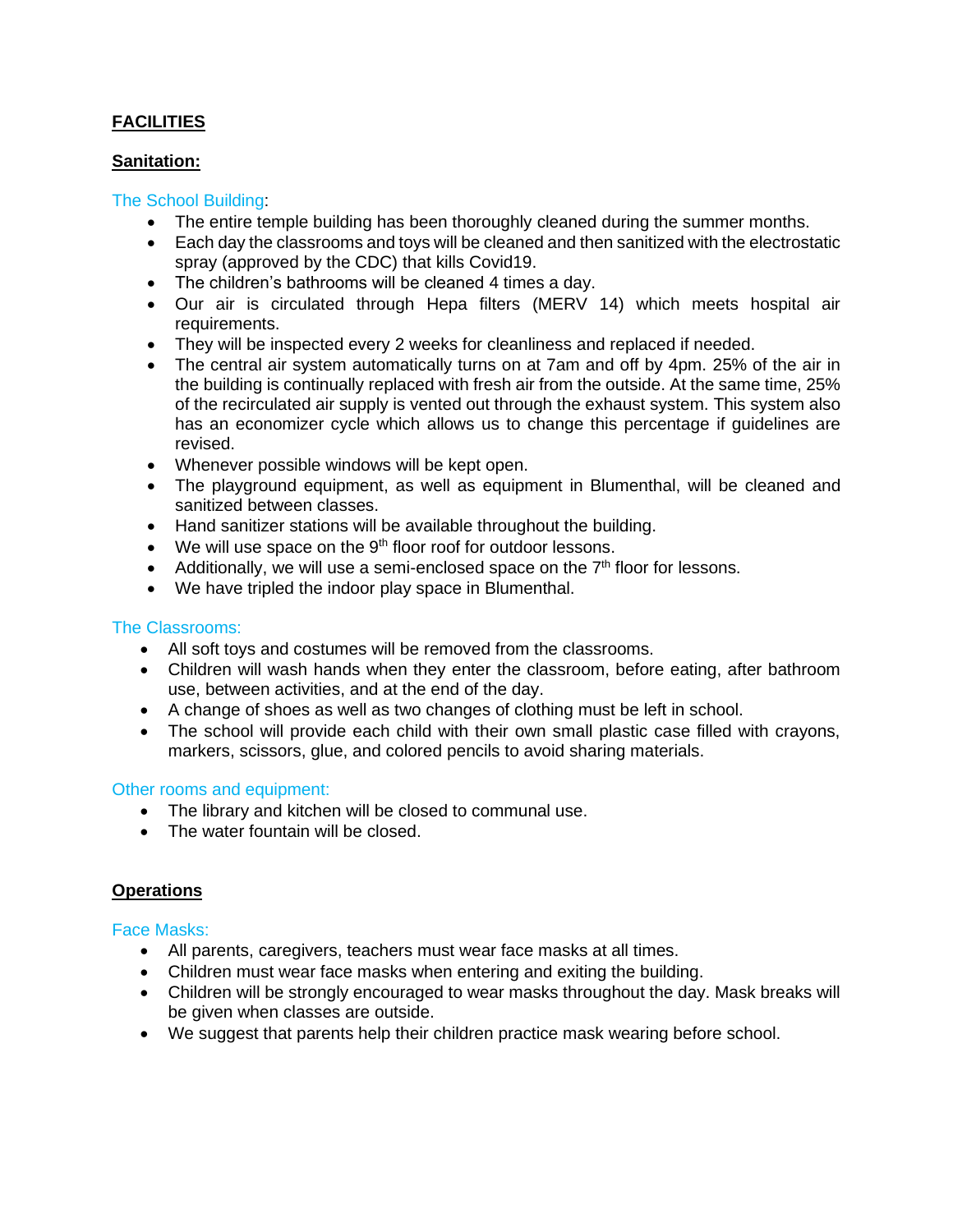### Health Checks:

- All students and staff will need to complete and pass a health screening before coming to school.
- Families will receive this text each morning.
- If a child does not pass the health screening, they may not come to school.
- If you forget to complete the electronic screening, a paper form will be available at the security desk.
- Temperatures will be checked again upon entering the building.
- If it is medically necessary for a child to stay home, a doctor's note will be required before the child's return to school.

### Health Screening questions:

- 1. Have you or anyone in your household knowingly been in close contact in the last 24 to 48 hours with anyone who has tested positive for COVID-19 or who has had the symptoms of COVID-19? (Close contact means 15 minutes of exposure within 6 feet, and/or the infected or potentially infected person is someone you currently live with and/or is someone with whom you have daily interaction).
- 2. Have you or anyone in your household tested positive for COVID-19 in the past 14 days?
- 3. Have you or anyone in your household experienced any symptoms of COVID-19 in the past 14 days?
- 4. Have you or anyone in your household traveled internationally, or to a state on the NYS "must quarantine" list in the past 14 days?

### Guidelines for COVID-19 Exposure:

- In the event that a parent/guardian of a child must be isolated because they have tested positive for, or exhibited symptoms of, COVID-19, that parent/guardian cannot enter the site for any reason, including picking up their child.
- $\bullet$  If the parent/guardian who is a member of the same household as the child– is exhibiting signs of COVID-19 or has been tested and is positive for the virus, we will call an emergency contact authorized by the parent to come pick up the child. As a "close contact," the child must not return to school for the duration of the quarantine.
- $\bullet$  If the parent/guardian who is a member of the same household as the child is being quarantined as a precautionary measure, without symptoms or a positive test, we will walk out or deliver the child to the parent/guardian at the boundary of, or outside, the school. As the parent/guardian has not been in direct contact with someone with Covid-19 but is a "contact of a contact" the child may return to school.
- If a child or their household member becomes symptomatic for COVID-19 and/or tests positive for COVID-19, the child must quarantine and may not return or attend school until after quarantine is complete.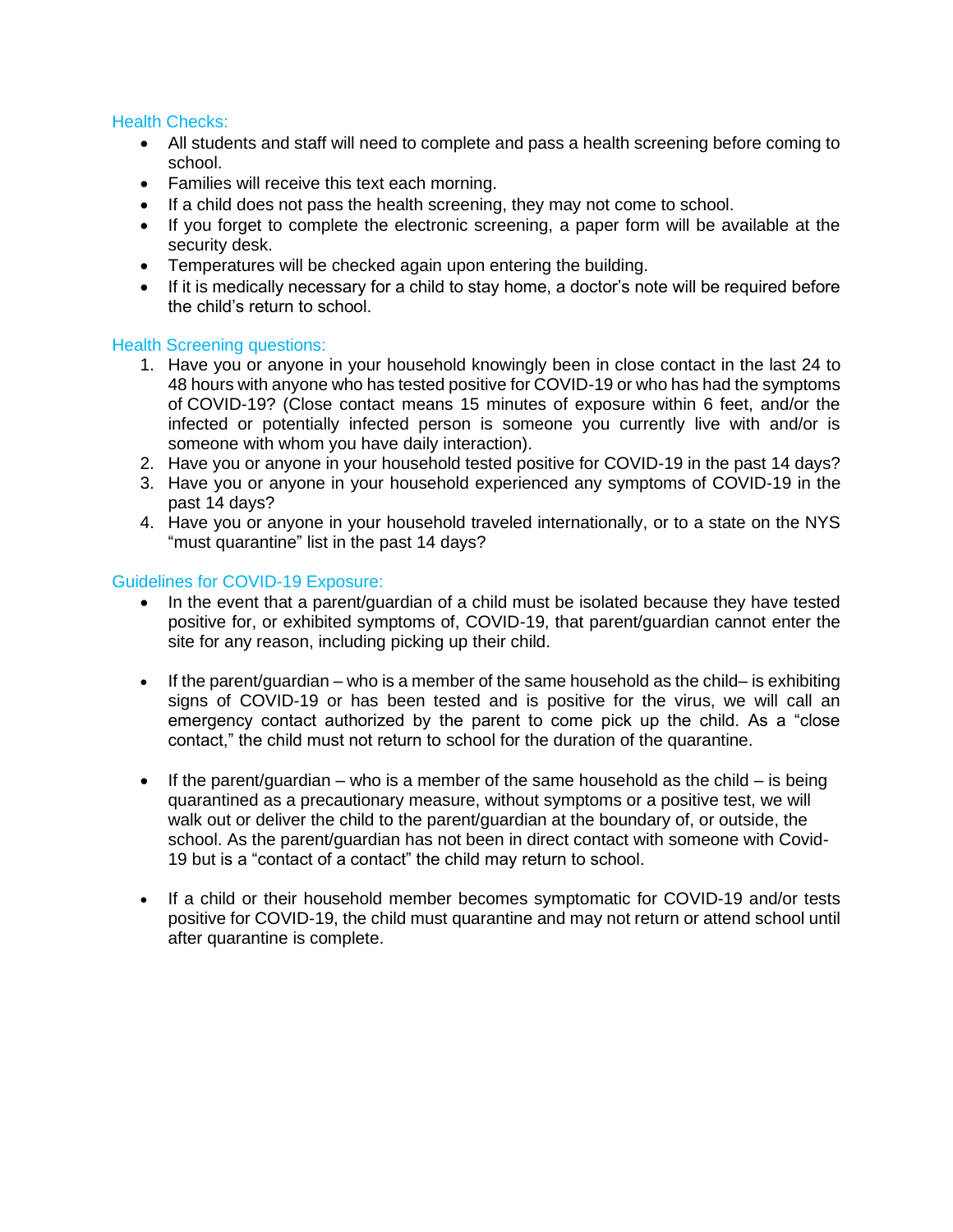Isolation:

- If a child becomes ill during the school day, they will be brought to room 303. They will be given a mask to wear if they are not already wearing one. The adult who is picking up the child should enter at 1 E. 65<sup>th</sup> Street.
- In order to return to school, we will need a note from your child's pediatrician.
- CDC guidelines state that if someone is suspected of having Covid-19 we must call the New York State tracing department who will advise of necessary actions to take.

# **INSTRUCTION**

- Prior to the start of school, children will be introduced to their teachers via Zoom. This will allow the children to see their teachers faces without masks.
- Groups of approximately 4 children at a time will visit the classroom before school begins. One adult for each child will also be allowed to sit in the room.
- YOU WILL BE EMAILED A SIGN-UP GENIUS LINK FOR BOTH OF THESE MEETINGS FROM YOUR CHILD'S TEACHER.
- Class sizes may be no more than 15 students.
- If a class is over 15 students, the Department of Health mandates that the children be divided into two discreet groups known as pods.
- All classes are considered pods and stay together throughout the day.
- Special Teachers will not be able to enter the building; we plan to have yoga with Siomara, Miss Chelsea's Music Program, and storytelling/music via Zoom on a large smartboard. These activities will take place during the school day.

# Arrival and Dismissal:

- Arrival and dismissal times will be staggered and different entrances and exits will be used.
- Only one parent or guardian per family, please. Parents and guardians should not linger unnecessarily.
- Please maintain a distance of six feet when waiting for screening.
- Please make use of the hand sanitizing stations.
- Strollers and scooters will have designated "parking spaces."
- Please only touch your own child's stroller or scooter.
- As the year progresses, we will work toward Rooms 321, 323, 325 and 327 being brought to the classrooms from the lobby by their teachers.
- The children in Rooms 324 and 326 will be brought to the classrooms by their teachers at the beginning of the year.

# **Room 325 - 2 mornings or 3 mornings**

- Arrival time is 8:50, dismissal is at 11:50.
- Please enter via 66<sup>th</sup> Street.
- Early arrival: you may wait in Leventritt Auditorium. Social distancing will be enforced.
- Late arrival: you may need to wait until other classes have cleared the lobby
- After dropping off your child, please follow the signage and exit via the west fire exit stairs

# **Room 323 - 5 mornings**

- Arrival time is 8:50, dismissal time is 11:50.
- Please enter via 66<sup>th</sup> Street.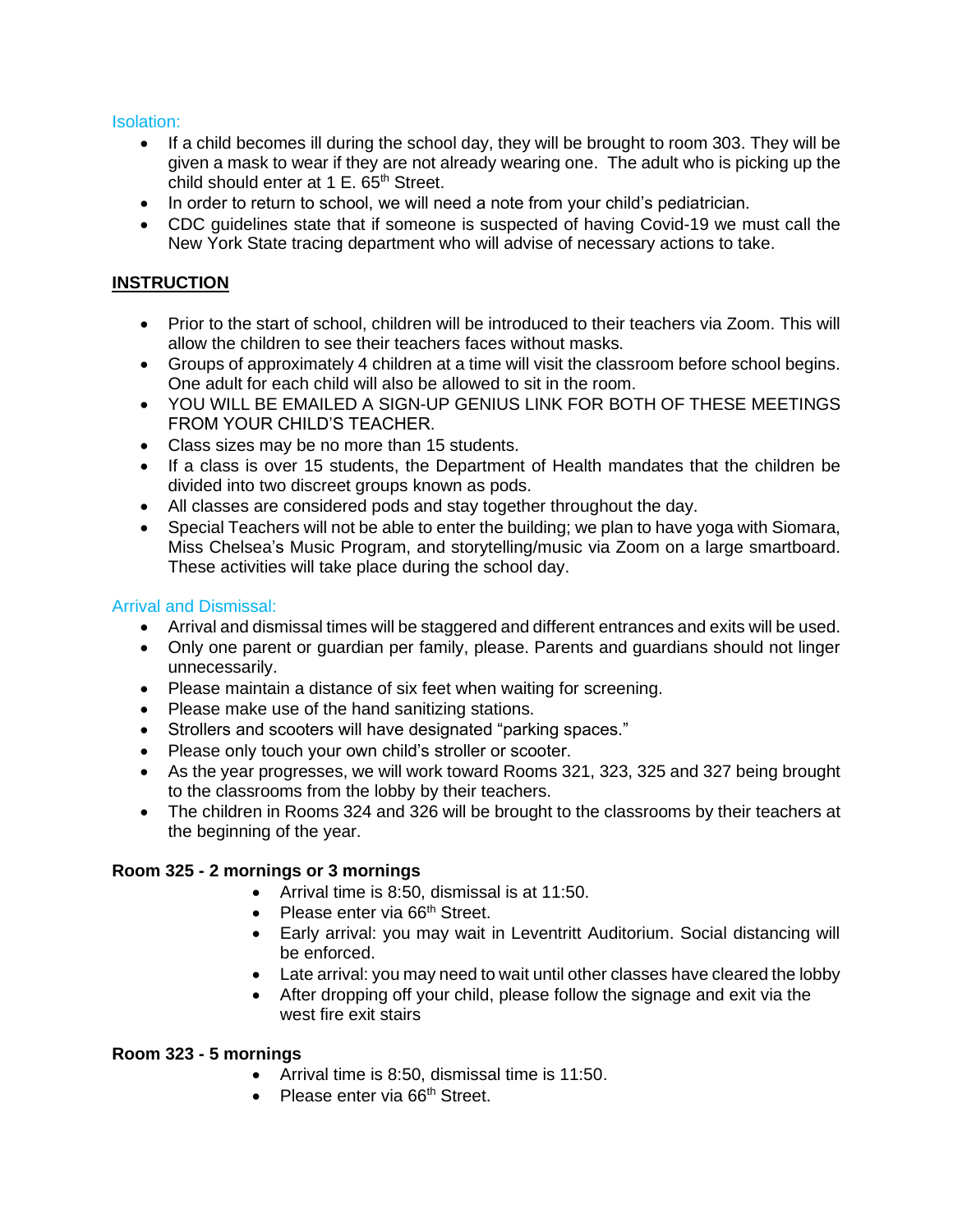- Early arrival: you may wait in Leventritt Auditorium. Social distancing will be enforced.
- Late arrival: you may need to wait until other classes have cleared the lobby
- After dropping off your child, please follow the signage and exit via the east fire exit stairs.

# **Room 327 – 5 mornings OR 5 mornings + 3 extended days**

- Arrival time is 9:05, dismissal time is at 12:05 and 2:05, depending upon your child's schedule. Friday dismissal is at 12:05.
- Please enter via 66<sup>th</sup> Street.
- Early arrival: you may wait in Leventritt Auditorium. Social distancing will be enforced.
- Late arrival: you may need to wait until other classes have cleared the lobby
- After dropping off your child, please follow the signage and exit via the west fire exit stairs.

### **Room 321 – 5 mornings OR 5 mornings + 3 extended days**

- Arrival time is 9:05, dismissal time is at 12:05 or 2:05 Mondays through Thursdays, depending upon your child's schedule. Friday dismissal is at 12:05.
- Please enter via  $66<sup>th</sup>$  Street.
- You may wait in Leventritt Auditorium. Social distancing will be enforced.
- Late arrival: you may need to wait until other classes have cleared the lobby.
- After dropping off your child, please follow the signage for your class and exit via the east fire exit stairs.

#### **Room 324 - 5 mornings + 4 extended days**

- Arrival time is 9:15, dismissal time is at 2:15 Monday through Thursday, 12:15 on Fridays.
- Please enter via  $65<sup>th</sup>$  Street.
- Early arrival: you may wait in Greenwald Hall. Social distancing will be enforced.
- Teachers will bring children up to the classrooms this year.
- If you are late, the parent/caregiver will be responsible for bringing the child to the classroom.
- Teachers will bring children to Greenwald Hall for dismissal.

#### **Room 326 - 5 mornings + 4 extended days**

- Arrival time is 9:00, dismissal time is at 2:00 Monday through Thursday, 12:00 pm on Fridays.
- Please enter via 65<sup>th</sup> Street.
- Early arrival: you may wait in the Main Sanctuary. Social distancing will be enforced.
- Teachers will bring children up to the classrooms this year*.*
- If you are late, the parent/caregiver will be responsible for bringing the child to the classroom.
- Teachers will bring children to the Main Sanctuary for dismissal.